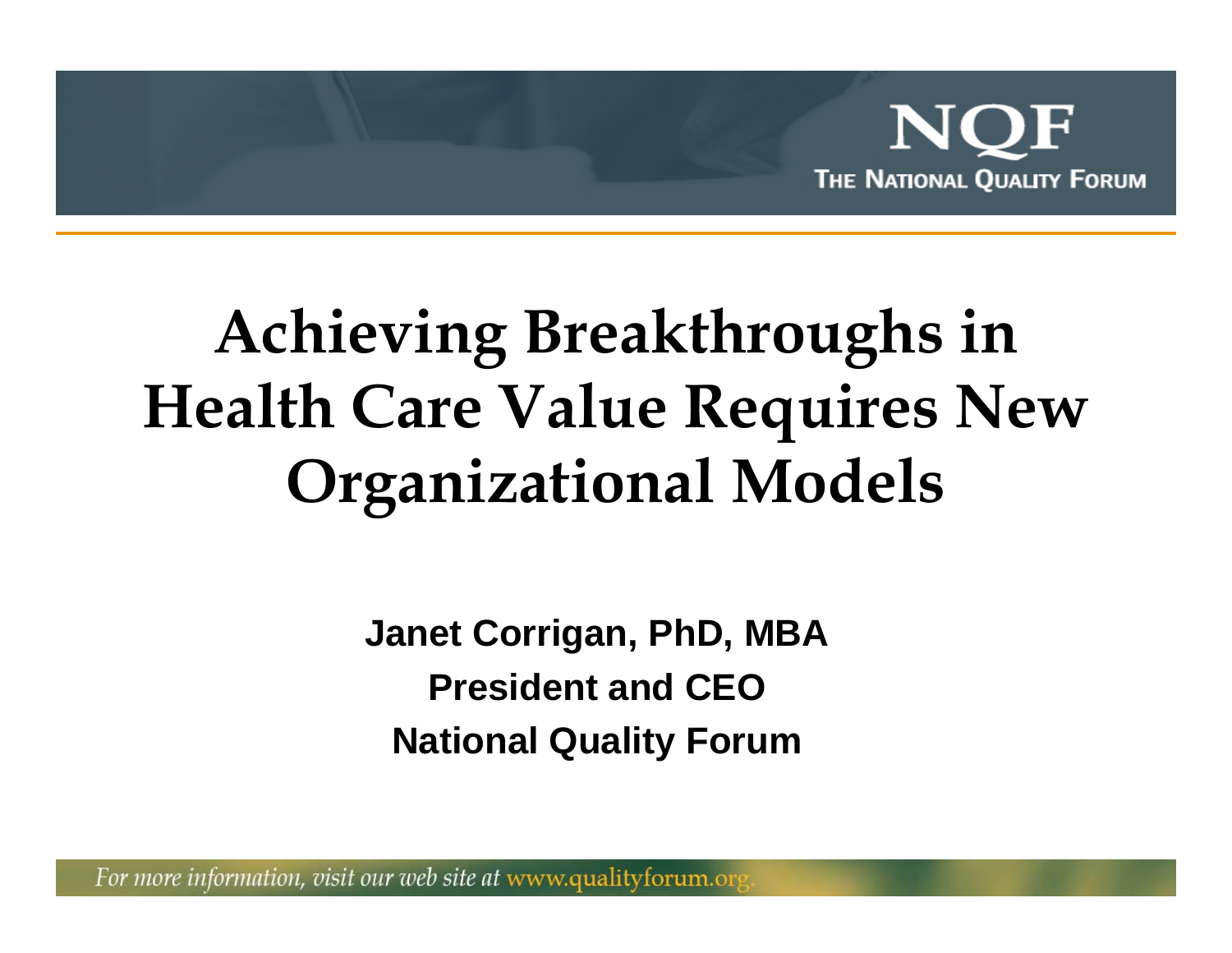# **Quality Problems are Quality Problems are Legendary Legendary**



- Entrenched overuse, misuse, underuse
- Meager improvements in quality over time
- Focus of improvement efforts at the microsystem level
- Fundamental reform of the delivery system is necessary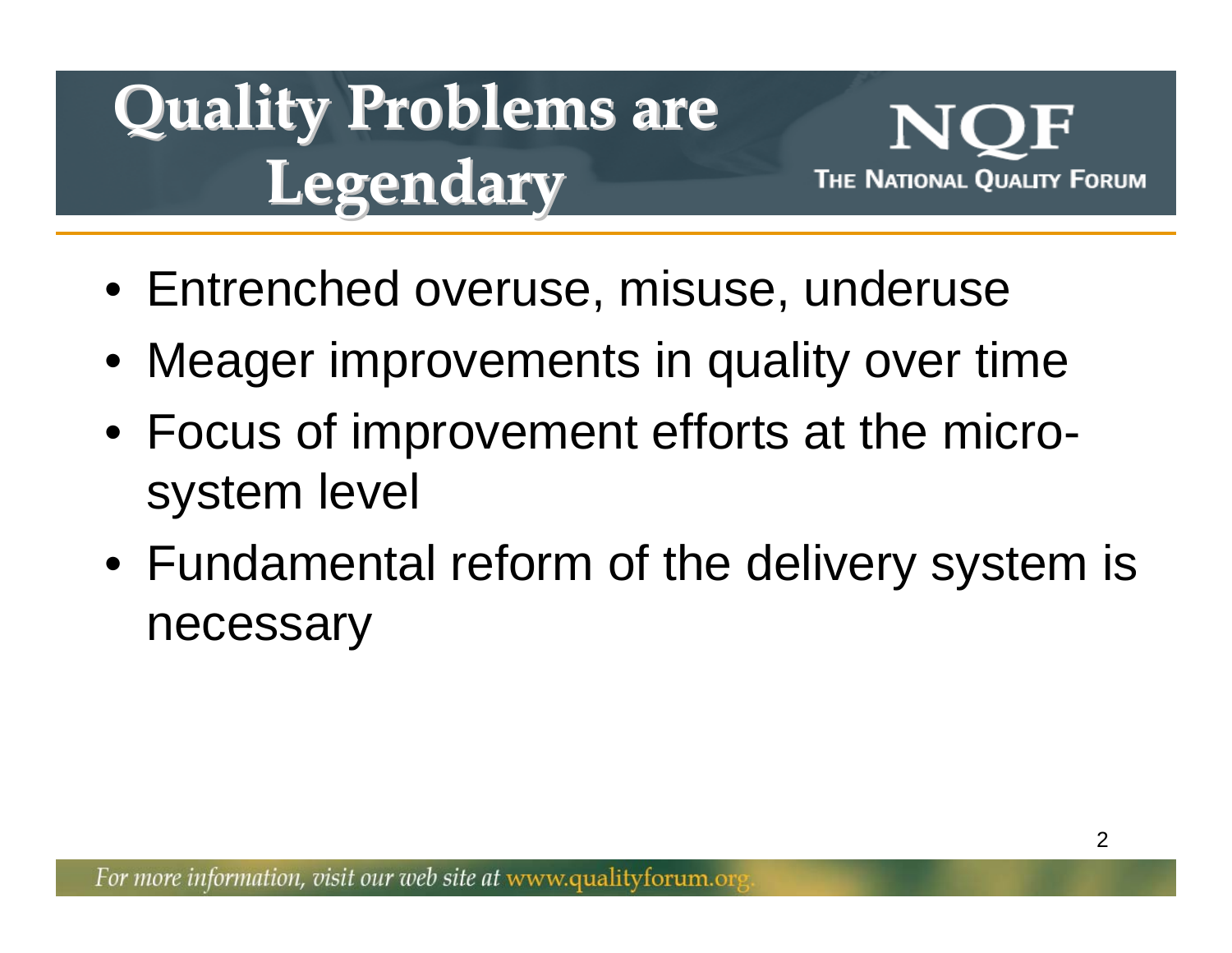## **Delivery System Inertia**



- Absurdly fragmented delivery system
- Obsession with the services, not the outcomes
- Predilection for autonomy over "systemness"
- Lack of accountability for critical aspects of care
- And so much more…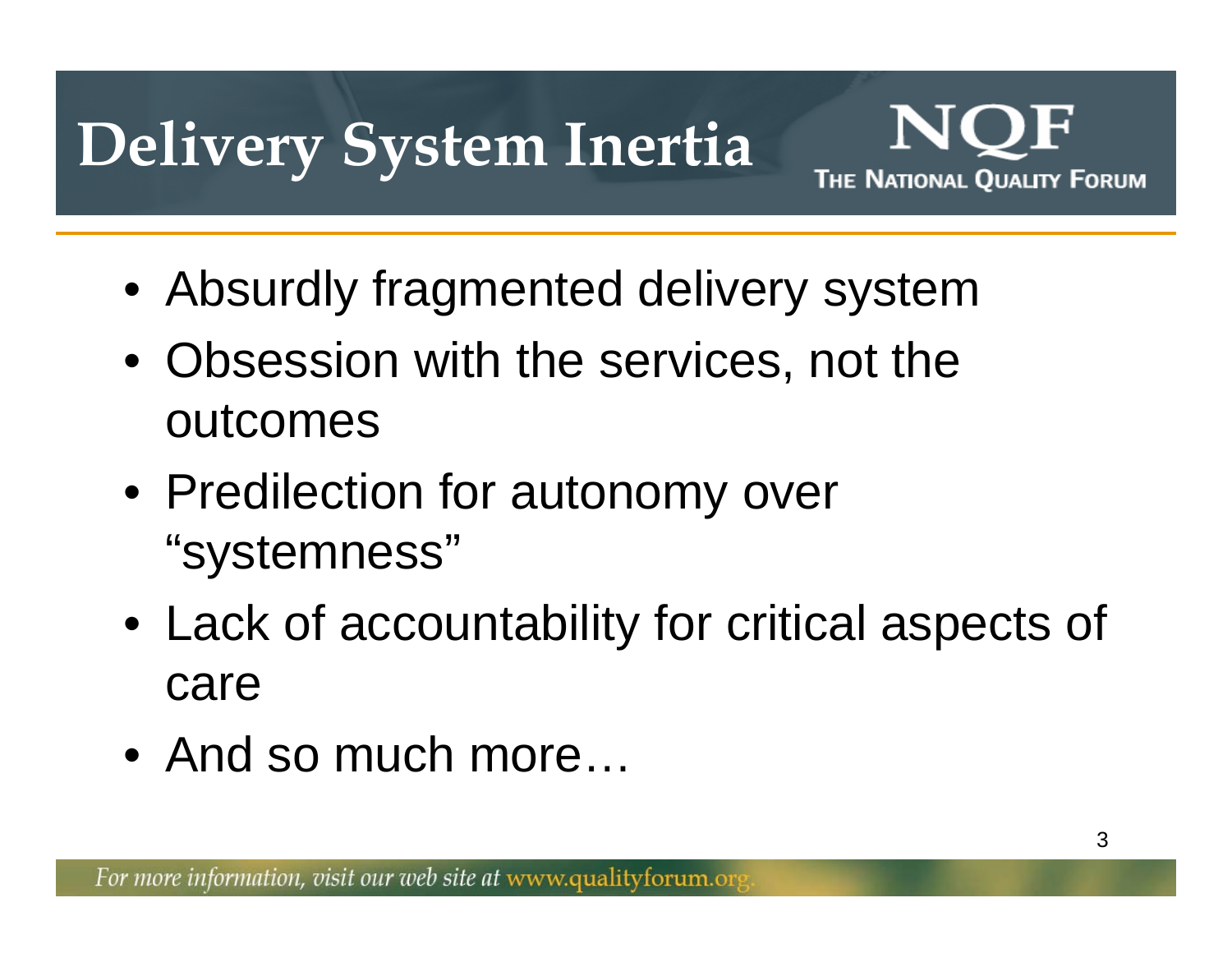### **Patient-Focused Episode: Low Back Pain**

![](_page_3_Figure_1.jpeg)

![](_page_3_Figure_2.jpeg)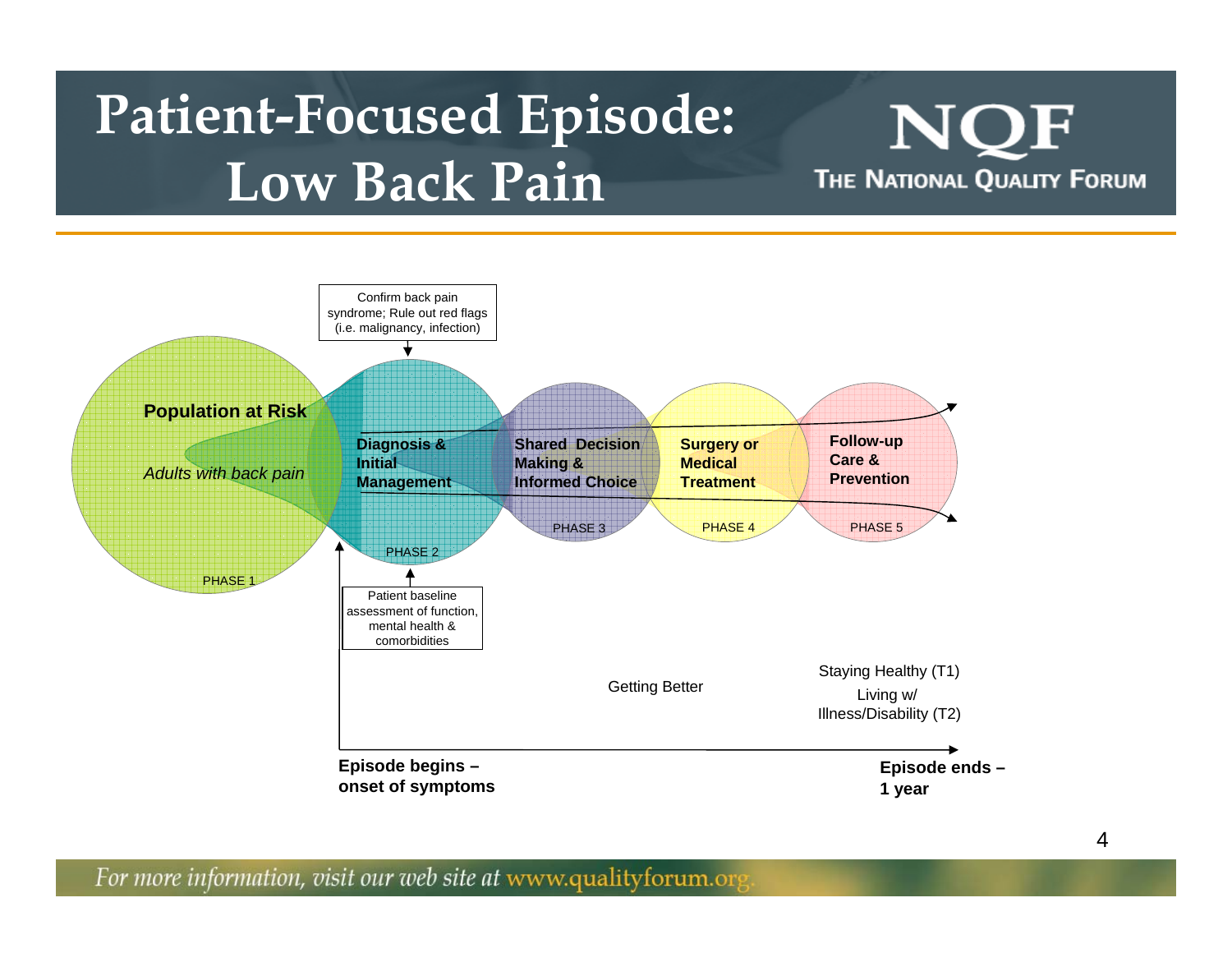#### **New Organizational Models: Patient-Focused Episodes**

![](_page_4_Picture_1.jpeg)

- Assume responsibility for the provision of patient-focused episodes
- Participate in new payment programs that reward achievement of best outcomes at least cost
- Publicly report performance results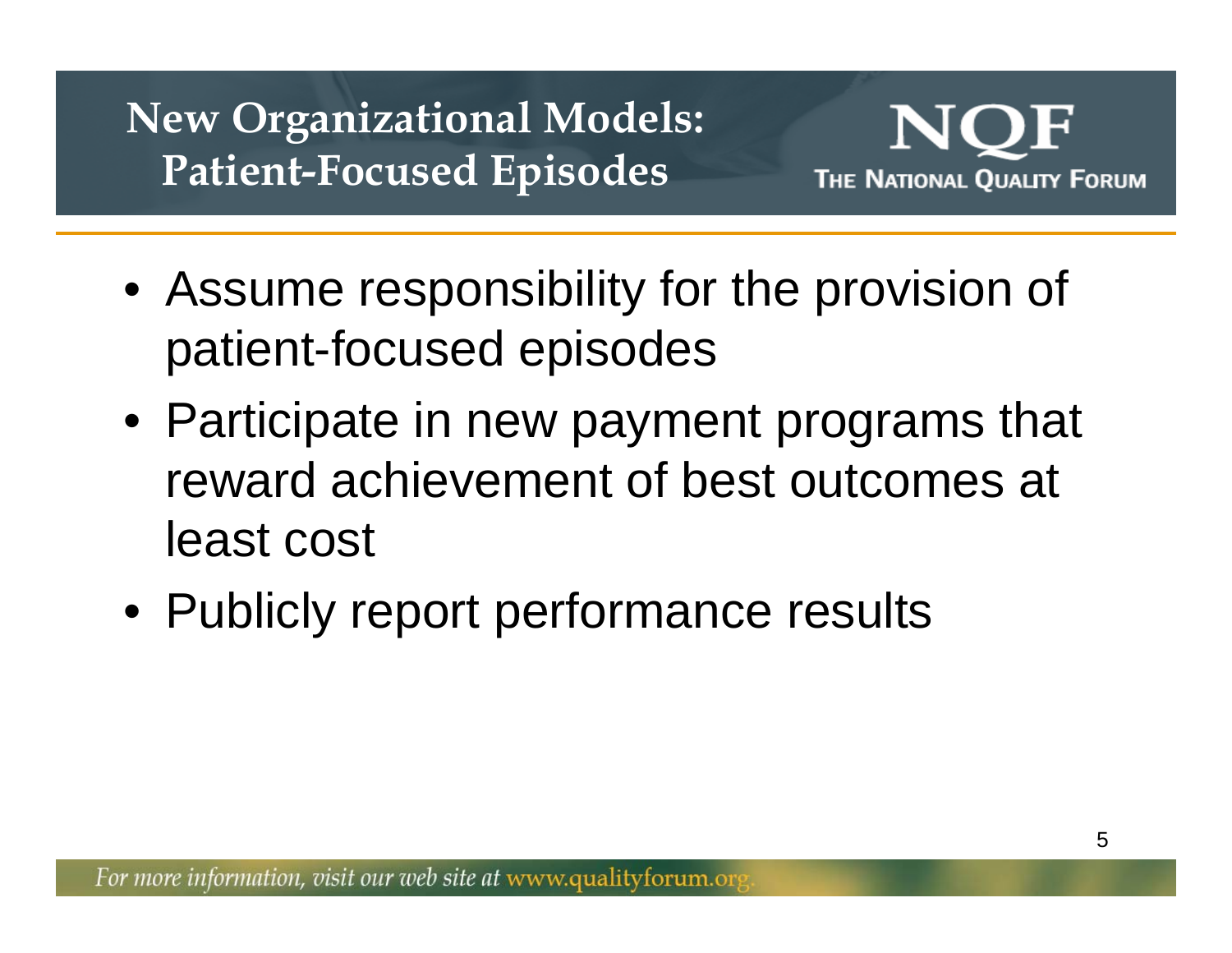#### **New Organizational Models: Support Care Delivery**

![](_page_5_Picture_1.jpeg)

- Investment and use of information technology
- Redesign of care processes based on "best practices"
- Knowledge and skill management
- •Deployment of multi-disciplinary teams
- Coordination of care across patient conditions, services, and settings
- Performance measurement and improvement

» Crossing the Quality Chasm, IOM, 2001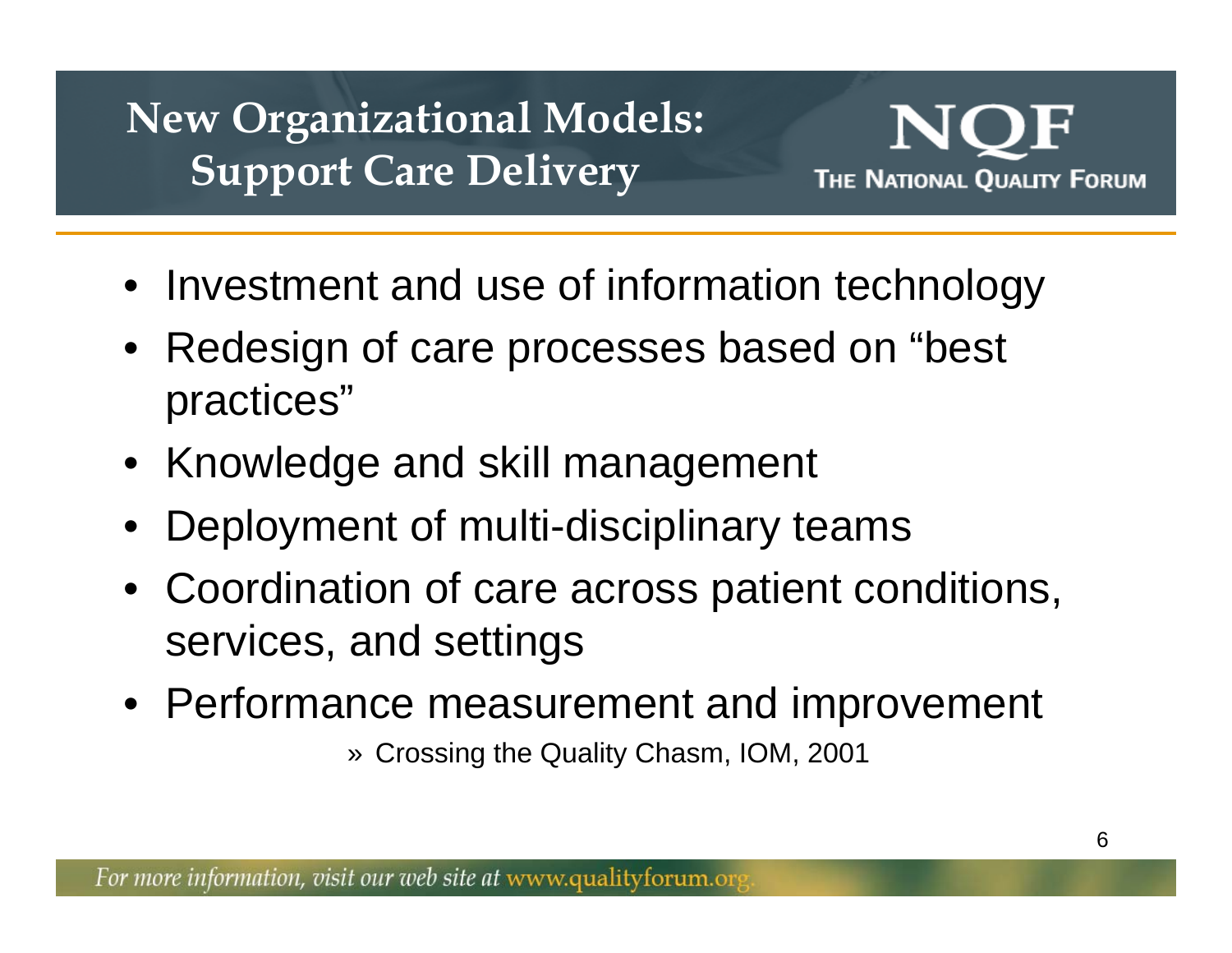#### **New Organizational Models: Population Health**

![](_page_6_Picture_1.jpeg)

- Community-wide initiatives to promote healthy lifestyles and reduce disparities
- Direct-to-consumer health management programs
- "Pay-for-population health" performance initiatives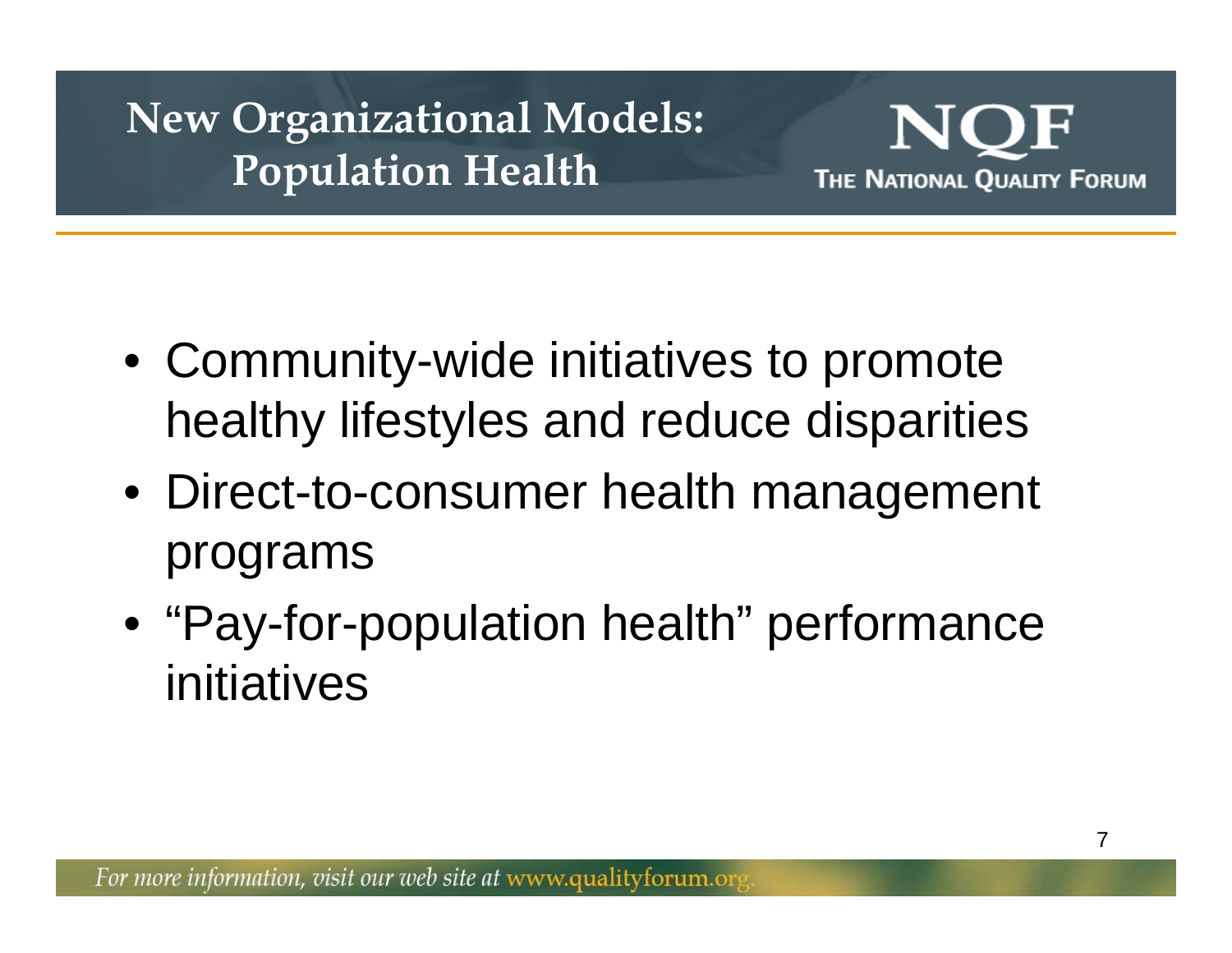#### **Opportunities and Challenges at Various Levels at Various Levels**

NC THE NATIONAL QUALITY FORUM

8

![](_page_7_Figure_2.jpeg)

**Health Plans** 

**Integrated Delivery Systems**

**Health Care Homes**

**Micro-systems**

For more information, visit our web site at www.qualityforum.org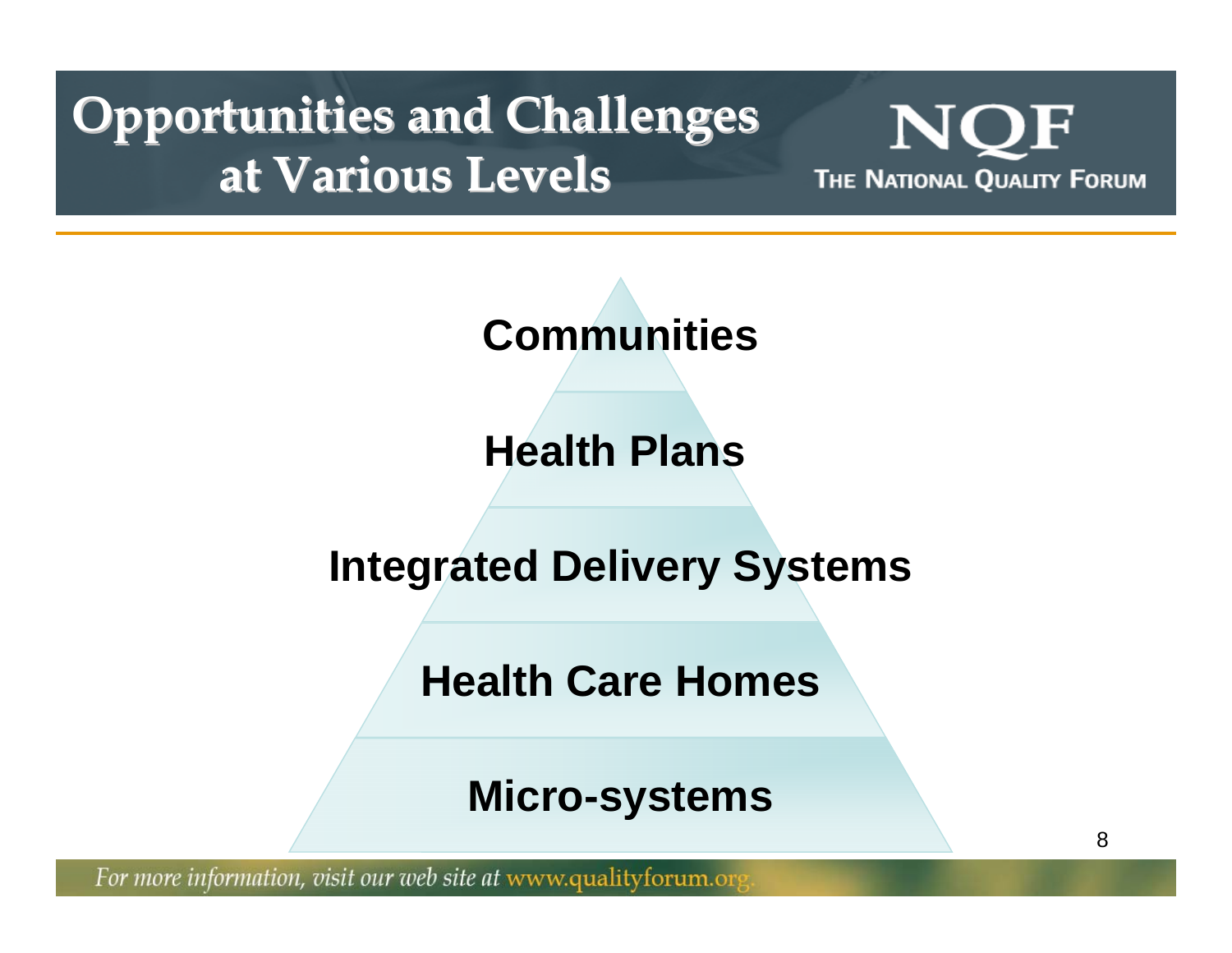## **Important Considerations**

![](_page_8_Picture_1.jpeg)

- No one "right" approach; One size will not fit all
- Many types of organizational models
	- –Loosely structured to highly integrated
	- Virtual versus hardwired
	- We don't know which ones will work best
- New models will emerge at all levels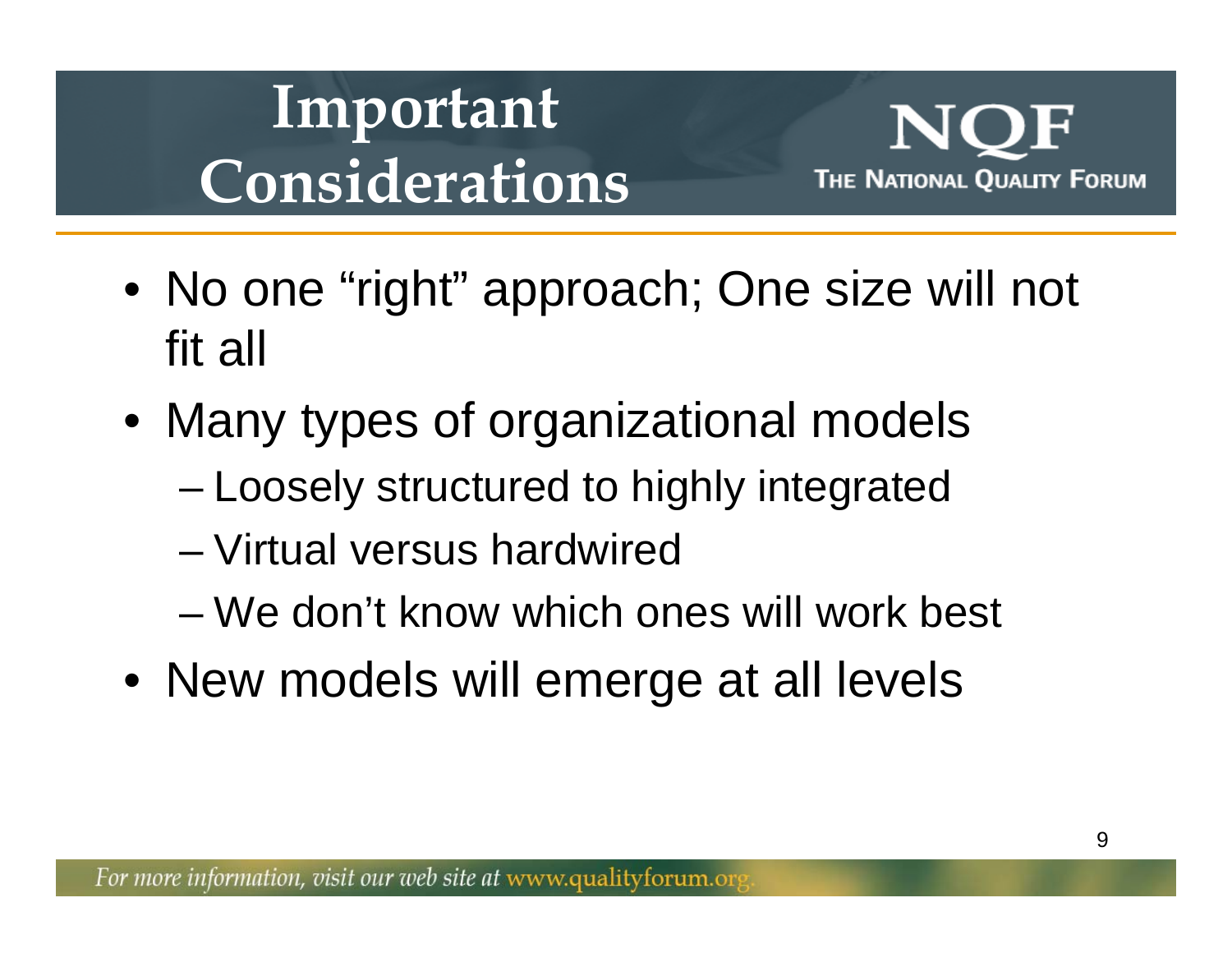## **Important Considerations**

![](_page_9_Picture_1.jpeg)

- Ability to participate in aligned payment programs
- Economies of scale
- Access to capital
- HIT—Limitations of national standards in achieving connectivity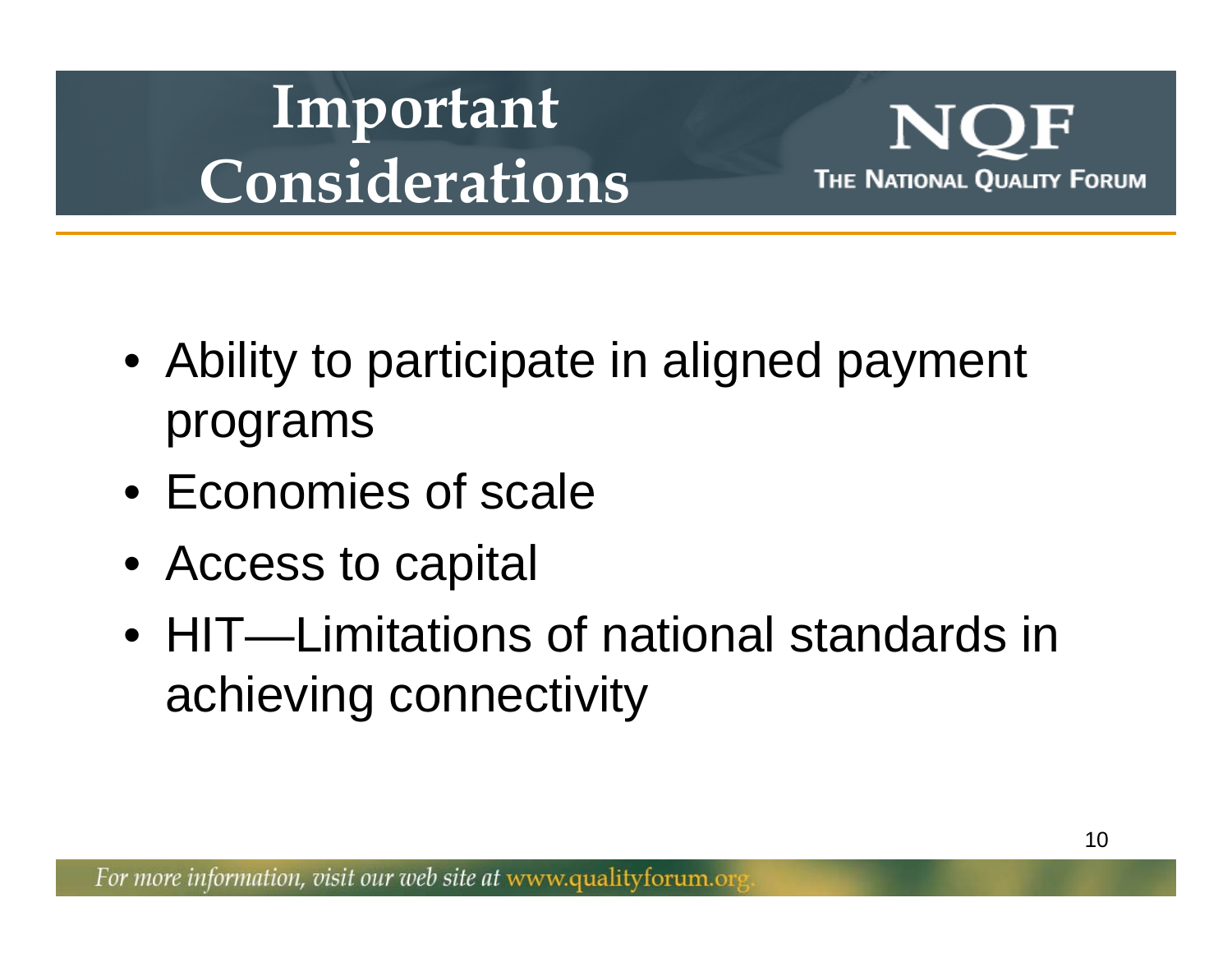## **Important Considerations**

NC THE NATIONAL QUALITY FORUM

- Professional "buy-in"
- Patient engagement and choice
- Balance of power